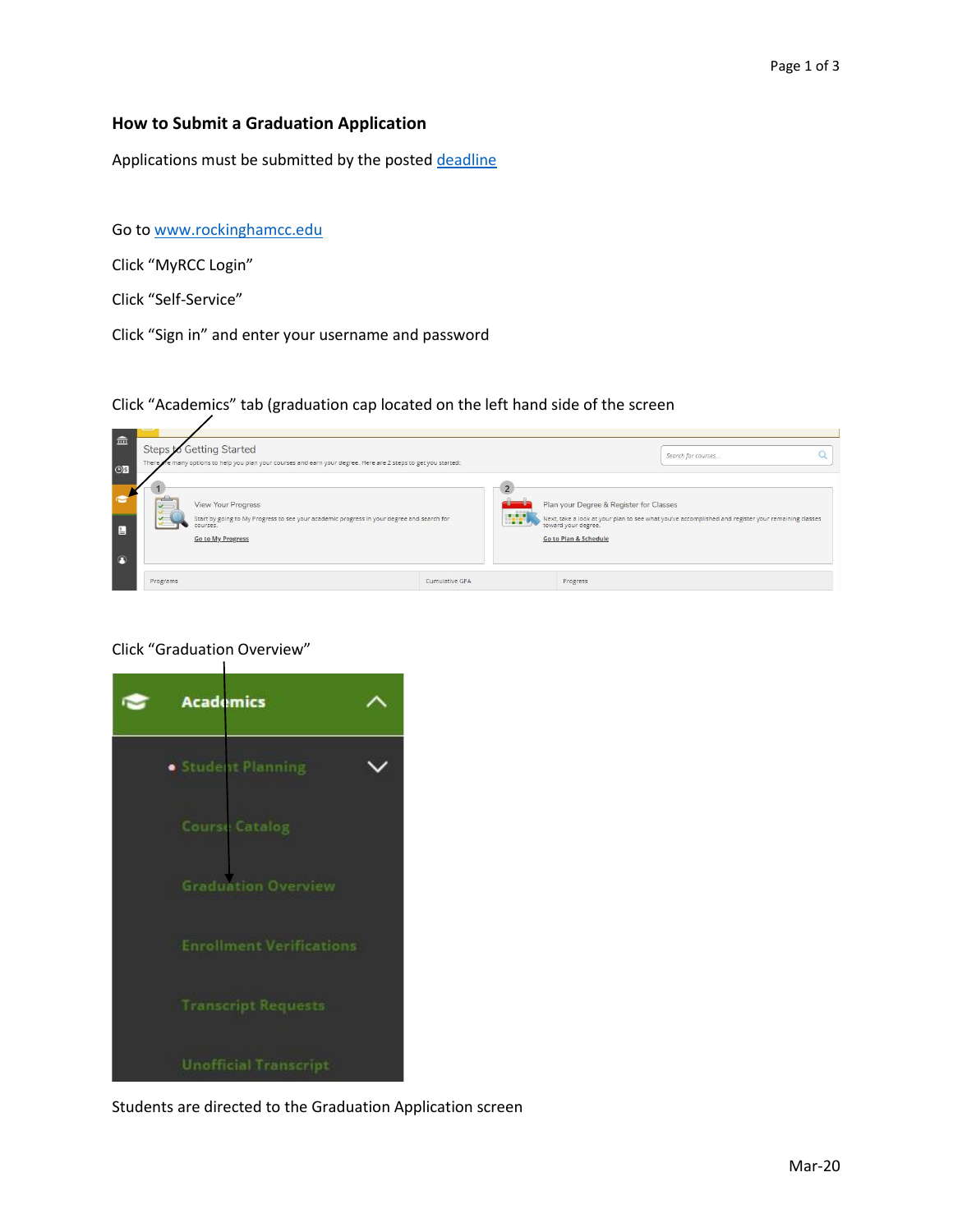| <b>Graduation Application</b>                                                                                                                                                                                    |                               |                           |  |  |
|------------------------------------------------------------------------------------------------------------------------------------------------------------------------------------------------------------------|-------------------------------|---------------------------|--|--|
| Please click on one of the apply links below to apply for graduation. For more information about our<br>graduation and commencement process please visit Commencement Information<br>Review My Academic Progress |                               |                           |  |  |
| Program of Study                                                                                                                                                                                                 | Major                         | <b>Application Status</b> |  |  |
| Computer-Integrated Machining                                                                                                                                                                                    | Computer-Integrated Machining | Apply.                    |  |  |
| Computer-Integrated Machining (Diploma)                                                                                                                                                                          | Computer-Integrated Machining | Apply.                    |  |  |
| G<br>If you are requesting to graduate from a different program of study please go to Apply to Different Program                                                                                                 |                               |                           |  |  |

Click "Apply" next to the correct program of study to complete the application.

## Answer all questions. Graduation Applications are for the current term only.

| Name and Hometown                                          | Program of Study              |
|------------------------------------------------------------|-------------------------------|
| <b>Full Name</b>                                           | Computer-Integrated Machining |
| Mickey Mouse                                               | Diploma                       |
| <b>Graduation Term *</b>                                   | Associate in Applied Science  |
| Please Select Graduation Term.<br>v                        | Major                         |
| Preferred Name on Diploma *                                | Computer-Integrated Machining |
| Mickey Mouse                                               |                               |
| <b>Commencement Details</b>                                |                               |
| Will you attend commencement?                              |                               |
| Do you plan to pick up the diploma?                        |                               |
| What is your military status?                              |                               |
| Please Select Military Status<br>$\boldsymbol{\mathrm{v}}$ |                               |
| Do you or your guests need any special accommodations?     |                               |
| Special Accommodations                                     |                               |
|                                                            |                               |
| <b>Submit</b><br>Cancel                                    |                               |



An email confirmation acknowledging receipt of the application is sent to the student's RCC email account.

If you are completing a program not listed on the Graduation Application screen,